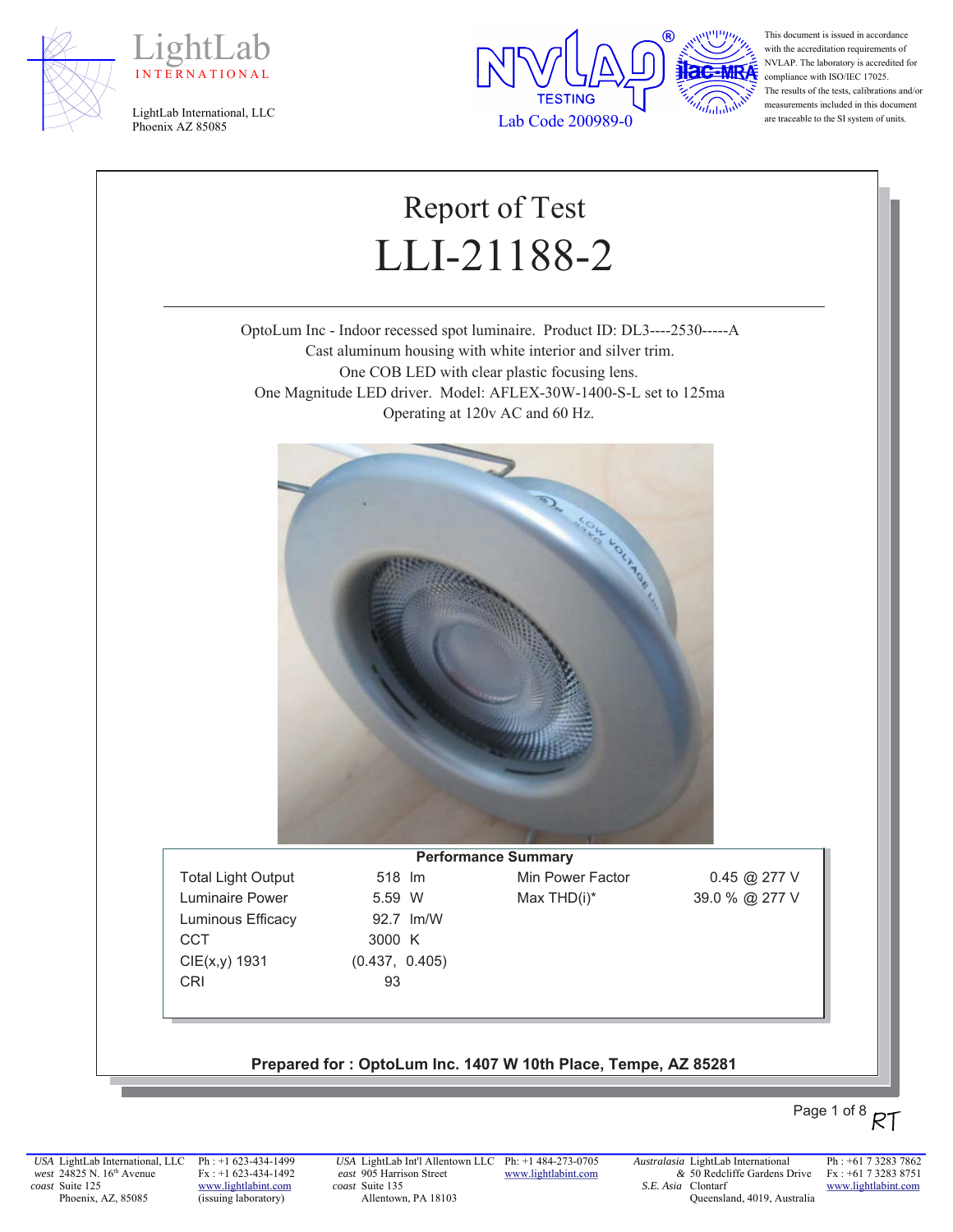





This document is issued in accordance with the accreditation requirements of NVLAP. The laboratory is accredited for compliance with ISO/IEC 17025. The results of the tests, calibrations and/or measurements included in this document are traceable to the SI system of units.

#### **Test Report No. LLI-21188-2**

OptoLum Inc - Indoor recessed spot luminaire. Product ID: DL3----2530-----A Cast aluminum housing with white interior and silver trim. One COB LED with clear plastic focusing lens. One Magnitude LED driver. Model: AFLEX-30W-1400-S-L set to 125ma Operating at 120v AC and 60 Hz.

Legend: All planes - Black (cd) <br> **INTENSITY SUMMARY (cd)** 



|       | INTENSITY SUMMARY (Cd) |                |       |                |      |
|-------|------------------------|----------------|-------|----------------|------|
|       | All                    | <b>Flux</b>    |       |                | Flux |
| Gamma | Planes                 | (lm)           | Gamma | C <sub>0</sub> | (lm) |
| 0     | 1884                   |                | 90    | 0              |      |
| 5     | 1665                   | 145            | 95    | 0              | 0    |
| 10    | 1228                   |                | 100   | 0              |      |
| 15    | 776                    | 212            | 105   | 0              | 0    |
| 20    | 426                    |                | 110   | 0              |      |
| 25    | 203                    | 98             | 115   | 0              | 0    |
| 30    | 94                     |                | 120   | 0              |      |
| 35    | 48                     | 32             | 125   | 0              | 0    |
| 40    | 28                     |                | 130   | 0              |      |
| 45    | 18                     | 15             | 135   | 0              | 0    |
| 50    | 13                     |                | 140   | 0              |      |
| 55    | 10                     | 9              | 145   | 0              | 0    |
| 60    | 8                      |                | 150   | 0              |      |
| 65    | 5                      | 5              | 155   | 0              | 0    |
| 70    | 3                      |                | 160   | 0              |      |
| 75    | 2                      | $\overline{2}$ | 165   | 0              | 0    |
| 80    | 1                      |                | 170   | 0              |      |
| 85    | 0                      | 0              | 175   | 0              | 0    |
| 90    | 0                      |                | 180   | 0              |      |
|       |                        |                |       |                |      |

| %Luminaire | %Lamp | Flux (Im)                   | Zone      |
|------------|-------|-----------------------------|-----------|
| 87.8       | N/A   | 455                         | $0 - 30$  |
| 93.9       | N/A   | 487                         | $0 - 40$  |
| 98.5       | N/A   | 510                         | $0 - 60$  |
| 100.0      | N/A   | 518                         | $0 - 90$  |
| 6.1        | N/A   | 31                          | 40-90     |
| 1.5        | N/A   | 8                           | 60-90     |
| 0.0        | N/A   | 0                           | 90-180    |
| 100.0      | N/A   | 518                         | $0 - 180$ |
|            |       | Total Light Output = 518 Im |           |

Signed:

 $\frac{f_{\text{y}}}{f_{\text{y}}}}$   $\frac{f_{\text{y}}}{f_{\text{y}}}}$  -  $\frac{f_{\text{y}}}{f_{\text{y}}}}$  -Jul-2021

Authorized Signatory **Mathorized Signatory CONTENSISY CONTENTS Date of report** 8-Jul-2021

Page 2 of 8  $RT$ 

*USA* LightLab International, LLC *west* 24825 N. 16<sup>th</sup> Avenue *coast* Suite 125 Phoenix, AZ, 85085

Ph : +1 623-434-1499 Fx : +1 623-434-1492 www.lightlabint.com (issuing laboratory)

*USA* LightLab Int'l Allentown LLC Ph: +1 484-273-0705 *east* 905 Harrison Street *coast* Suite 135 Allentown, PA 18103

www.lightlabint.com

*Australasia* LightLab International *&* 50 Redcliffe Gardens Drive *S.E. Asia*  Clontarf Queensland, 4019, Australia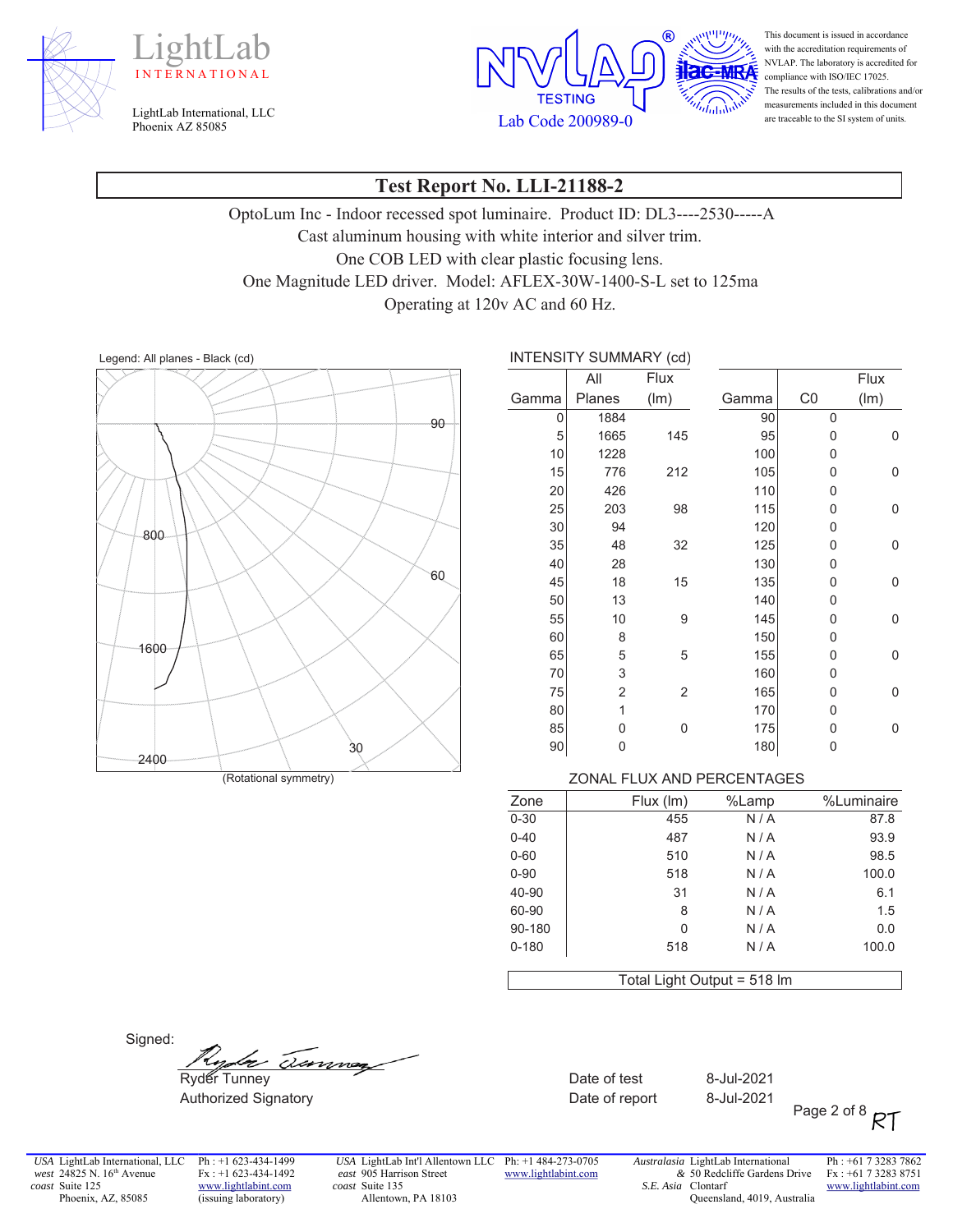





This document is issued in accordance with the accreditation requirements of NVLAP. The laboratory is accredited for compliance with ISO/IEC 17025. The results of the tests, calibrations and/or measurements included in this document are traceable to the SI system of units.

#### **Test Report No. LLI-21188-2**

OptoLum Inc - Indoor recessed spot luminaire. Product ID: DL3----2530-----A Cast aluminum housing with white interior and silver trim. One COB LED with clear plastic focusing lens. One Magnitude LED driver. Model: AFLEX-30W-1400-S-L set to 125ma Operating at 120v AC and 60 Hz.

| Gamma | Intensity               | Flux             | Gamma | Intensity        | Flux             |
|-------|-------------------------|------------------|-------|------------------|------------------|
| 0.0   | 1884                    |                  | 90.0  | $\overline{0}$   |                  |
| 2.5   | 1821                    |                  | 92.5  | $\pmb{0}$        |                  |
| 5.0   | 1665                    | 145              | 95.0  | $\boldsymbol{0}$ | $\boldsymbol{0}$ |
| 7.5   | 1458                    |                  | 97.5  | $\overline{0}$   |                  |
| 10.0  | 1228                    |                  | 100.0 | $\mathbf 0$      |                  |
| 12.5  | 994                     |                  | 102.5 | $\mathbf 0$      |                  |
| 15.0  | 776                     | 212              | 105.0 | $\mathbf 0$      | $\boldsymbol{0}$ |
| 17.5  | 584                     |                  | 107.5 | $\mathbf 0$      |                  |
| 20.0  | 426                     |                  | 110.0 | $\mathbf 0$      |                  |
| 22.5  | 297                     |                  | 112.5 | $\mathbf 0$      |                  |
| 25.0  | 203                     | 98               | 115.0 | $\mathbf 0$      | $\mathbf 0$      |
| 27.5  | 138                     |                  | 117.5 | $\mathbf 0$      |                  |
| 30.0  | 94                      |                  | 120.0 | $\mathbf 0$      |                  |
| 32.5  | 66                      |                  | 122.5 | $\mathbf 0$      |                  |
| 35.0  | 48                      | 32               | 125.0 | $\mathbf 0$      | $\boldsymbol{0}$ |
| 37.5  | 36                      |                  | 127.5 | $\mathbf 0$      |                  |
| 40.0  | 28                      |                  | 130.0 | $\mathbf 0$      |                  |
| 42.5  | 22                      |                  | 132.5 | $\mathbf 0$      |                  |
| 45.0  | 18                      | 15               | 135.0 | $\mathbf 0$      | $\mathbf 0$      |
| 47.5  | 15                      |                  | 137.5 | $\mathbf 0$      |                  |
| 50.0  | 13                      |                  | 140.0 | $\mathbf 0$      |                  |
| 52.5  | 11                      |                  | 142.5 | $\mathbf 0$      |                  |
| 55.0  | 10                      | 9                | 145.0 | $\mathbf 0$      | $\boldsymbol{0}$ |
| 57.5  | 9                       |                  | 147.5 | $\mathbf 0$      |                  |
| 60.0  | 8                       |                  | 150.0 | $\mathbf 0$      |                  |
| 62.5  | $\overline{7}$          |                  | 152.5 | $\mathbf 0$      |                  |
| 65.0  | 5                       | 5                | 155.0 | $\overline{0}$   | $\boldsymbol{0}$ |
| 67.5  | 4                       |                  | 157.5 | $\mathbf 0$      |                  |
| 70.0  | 3                       |                  | 160.0 | $\mathbf 0$      |                  |
| 72.5  | $\overline{\mathbf{c}}$ |                  | 162.5 | $\mathbf 0$      |                  |
| 75.0  | $\overline{c}$          | $\overline{c}$   | 165.0 | $\mathbf 0$      | $\mathbf 0$      |
| 77.5  | $\overline{1}$          |                  | 167.5 | $\mathbf 0$      |                  |
| 80.0  | $\mathbf{1}$            |                  | 170.0 | $\mathbf 0$      |                  |
| 82.5  | $\mathbf{1}$            |                  | 172.5 | $\mathbf 0$      |                  |
| 85.0  | $\overline{0}$          | $\boldsymbol{0}$ | 175.0 | $\mathbf 0$      | $\mathbf 0$      |
| 87.5  | $\mathbf 0$             |                  | 177.5 | $\mathbf 0$      |                  |
| 90.0  | $\mathbf 0$             |                  | 180.0 | $\boldsymbol{0}$ |                  |

Intensity (cd) and Flux (Im) data

*USA* LightLab International, LLC *west* 24825 N. 16<sup>th</sup> Avenue *coast* Suite 125 Phoenix, AZ, 85085

Ph : +1 623-434-1499 Fx : +1 623-434-1492 www.lightlabint.com (issuing laboratory)

*USA* LightLab Int'l Allentown LLC Ph: +1 484-273-0705 *east* 905 Harrison Street *coast* Suite 135 Allentown, PA 18103

www.lightlabint.com

*Australasia* LightLab International *&* 50 Redcliffe Gardens Drive *S.E. Asia*  Clontarf Queensland, 4019, Australia Ph : +61 7 3283 7862 Fx : +61 7 3283 8751 www.lightlabint.com

Page 3 of 8 RT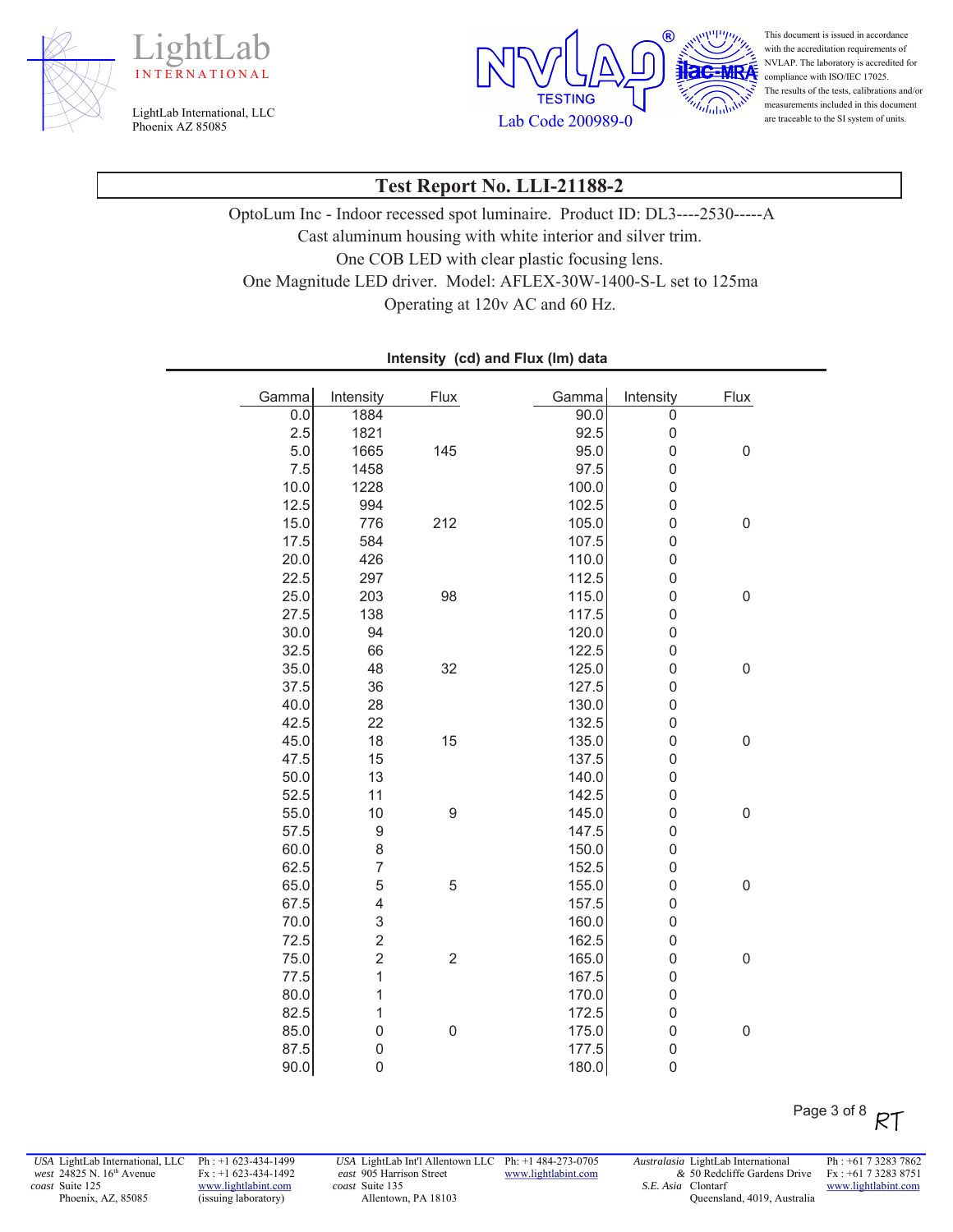





This document is issued in accordance with the accreditation requirements of NVLAP. The laboratory is accredited for compliance with ISO/IEC 17025. The results of the tests, calibrations and/or measurements included in this document are traceable to the SI system of units.

#### **Test Report No. LLI-21188-2**

OptoLum Inc - Indoor recessed spot luminaire. Product ID: DL3----2530-----A Cast aluminum housing with white interior and silver trim. One COB LED with clear plastic focusing lens. One Magnitude LED driver. Model: AFLEX-30W-1400-S-L set to 125ma Operating at 120v AC and 60 Hz.

#### **LM-79-08 Performance Data**

| <b>Spectral</b>   | CIE 1931 $(x, y)$ <sup>(1)</sup><br>CIE 1976 (u', v') (1)<br>Correlated Color Temperature (CCT) <sup>(1)</sup><br>Spatial $\Delta$ (u', v') Uniformity (2)<br>Color Rendering Index (Ra) <sup>(1)</sup><br>Special CRI 9 $(R_9)$ <sup>(1),(3)</sup><br>Distance from Planckian Locus (Duv) (1),(3) | (0.437, 0.405)<br>(0.250, 0.522)<br>3000 K<br>1.62E-03<br>93.1<br>54.9<br>3.02E-04 |              |
|-------------------|----------------------------------------------------------------------------------------------------------------------------------------------------------------------------------------------------------------------------------------------------------------------------------------------------|------------------------------------------------------------------------------------|--------------|
|                   | Scotopic/Photopic Ratio (1),(3)                                                                                                                                                                                                                                                                    | 1.42                                                                               |              |
| <b>Electrical</b> | Voltage<br>Frequency<br>Current<br>Power                                                                                                                                                                                                                                                           | 120.0 V<br>60.0 Hz<br>0.060 A<br>5.59 W                                            | (Setpoint 1) |
|                   | <b>Power Factor</b>                                                                                                                                                                                                                                                                                | 0.78                                                                               |              |
|                   | <b>Current THD</b>                                                                                                                                                                                                                                                                                 | 15 %                                                                               |              |
|                   | Voltage<br>Frequency                                                                                                                                                                                                                                                                               | 277.0 V<br>60.0 Hz                                                                 | (Setpoint 2) |
|                   | Current                                                                                                                                                                                                                                                                                            | 0.046 A                                                                            |              |
|                   | Power                                                                                                                                                                                                                                                                                              | 5.72 W                                                                             |              |
|                   | <b>Power Factor</b>                                                                                                                                                                                                                                                                                | 0.45                                                                               |              |
|                   | <b>Current THD</b>                                                                                                                                                                                                                                                                                 | 39 %                                                                               |              |

Performance data in accordance with IESNA LM-79-08. Spectral calculations are for a CIE 2° observer

Photometric and spectral values were measured at Setpoint 1

(1) Value is computed from the weighted average of the spatial measurements

(2) Value is the maximum deviation of the spatial u' and v' measurements from the weighted average

(3) Quantity is in addition to the scope of IESNA LM-79-08

Ph : +1 623-434-1499 Fx : +1 623-434-1492 www.lightlabint.com (issuing laboratory)

*USA* LightLab Int'l Allentown LLC Ph: +1 484-273-0705 *east* 905 Harrison Street *coast* Suite 135 Allentown, PA 18103

www.lightlabint.com

*Australasia* LightLab International *&* 50 Redcliffe Gardens Drive *S.E. Asia*  Clontarf Queensland, 4019, Australia

Ph : +61 7 3283 7862 Fx : +61 7 3283 8751 www.lightlabint.com

Page 4 of 8  $RT$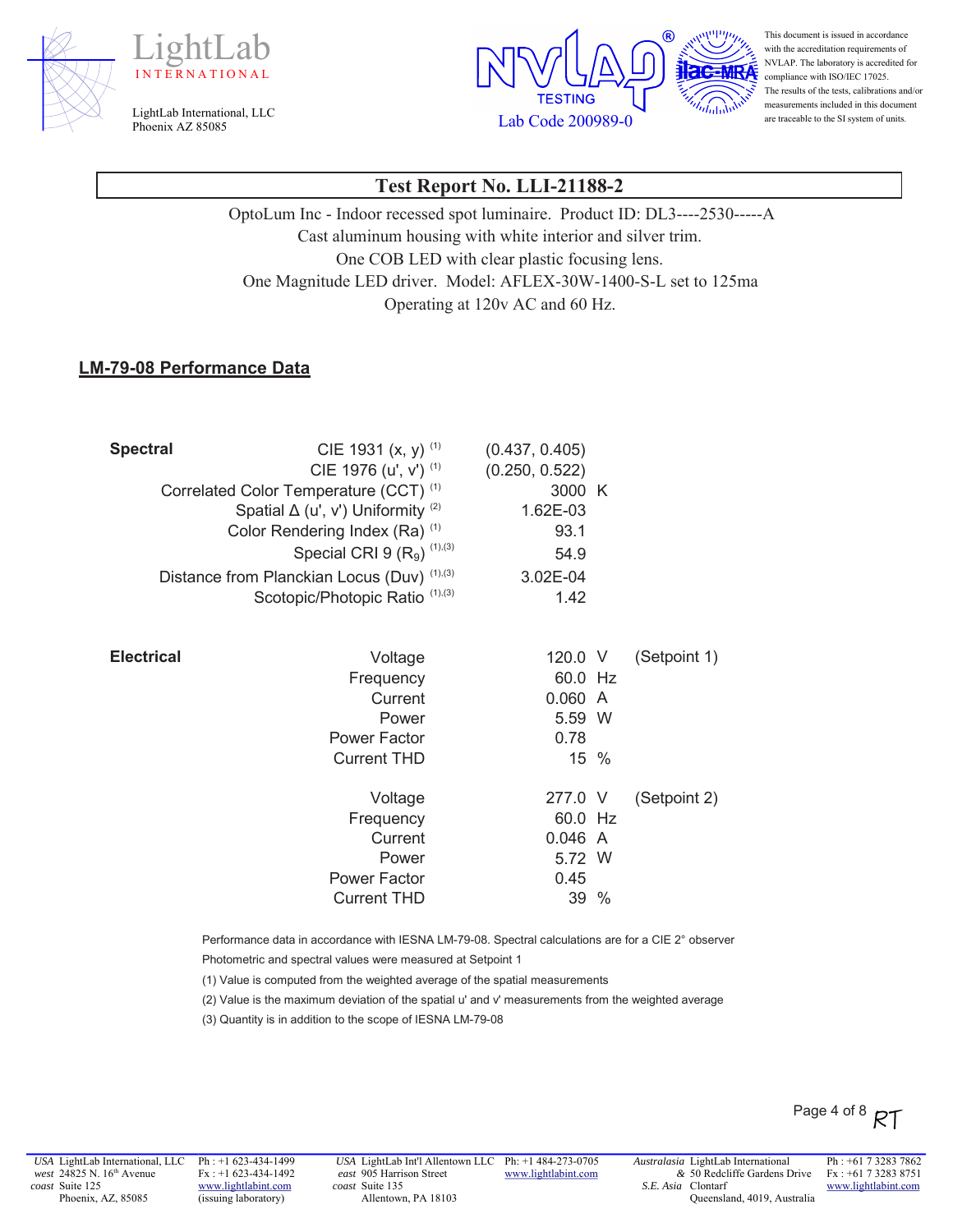





This document is issued in accordance with the accreditation requirements of NVLAP. The laboratory is accredited for compliance with ISO/IEC 17025. The results of the tests, calibrations and/or measurements included in this document are traceable to the SI system of units.

#### **Test Report No. LLI-21188-2**

OptoLum Inc - Indoor recessed spot luminaire. Product ID: DL3----2530-----A Cast aluminum housing with white interior and silver trim. One COB LED with clear plastic focusing lens. One Magnitude LED driver. Model: AFLEX-30W-1400-S-L set to 125ma Operating at 120v AC and 60 Hz.

#### **LM-79-08 Performance Data**

| Relative spectral power distribution |          |                | (Relative to peak = 1, weighted average of spatial measurements) |                |          |                |          |                |          |
|--------------------------------------|----------|----------------|------------------------------------------------------------------|----------------|----------|----------------|----------|----------------|----------|
|                                      | Relative |                | Relative                                                         |                | Relative |                | Relative |                | Relative |
| $\lambda$ (nm)                       | Power    | $\lambda$ (nm) | Power                                                            | $\lambda$ (nm) | Power    | $\lambda$ (nm) | Power    | $\lambda$ (nm) | Power    |
| 380                                  | 0.003    | 460            | 0.331                                                            | 540            | 0.579    | 620            | 1.000    | 700            | 0.264    |
| 385                                  | 0.003    | 465            | 0.253                                                            | 545            | 0.599    | 625            | 0.988    | 705            | 0.230    |
| 390                                  | 0.002    | 470            | 0.217                                                            | 550            | 0.619    | 630            | 0.964    | 710            | 0.201    |
| 395                                  | 0.002    | 475            | 0.188                                                            | 555            | 0.639    | 635            | 0.930    | 715            | 0.175    |
| 400                                  | 0.002    | 480            | 0.195                                                            | 560            | 0.661    | 640            | 0.891    | 720            | 0.151    |
| 405                                  | 0.003    | 485            | 0.236                                                            | 565            | 0.685    | 645            | 0.836    | 725            | 0.131    |
| 410                                  | 0.006    | 490            | 0.291                                                            | 570            | 0.712    | 650            | 0.779    | 730            | 0.114    |
| 415                                  | 0.011    | 495            | 0.349                                                            | 575            | 0.742    | 655            | 0.722    | 735            | 0.098    |
| 420                                  | 0.022    | 500            | 0.405                                                            | 580            | 0.776    | 660            | 0.664    | 740            | 0.086    |
| 425                                  | 0.043    | 505            | 0.447                                                            | 585            | 0.815    | 665            | 0.603    | 745            | 0.075    |
| 430                                  | 0.077    | 510            | 0.478                                                            | 590            | 0.851    | 670            | 0.541    | 750            | 0.066    |
| 435                                  | 0.133    | 515            | 0.499                                                            | 595            | 0.896    | 675            | 0.489    | 755            | 0.059    |
| 440                                  | 0.221    | 520            | 0.516                                                            | 600            | 0.937    | 680            | 0.435    | 760            | 0.053    |
| 445                                  | 0.360    | 525            | 0.530                                                            | 605            | 0.967    | 685            | 0.387    | 765            | 0.049    |
| 450                                  | 0.509    | 530            | 0.546                                                            | 610            | 0.986    | 690            | 0.341    | 770            | 0.046    |
| 455                                  | 0.477    | 535            | 0.562                                                            | 615            | 0.998    | 695            | 0.300    | 775            | 0.043    |
|                                      |          |                |                                                                  |                |          |                |          | 780            | 0.042    |



### Page 5 of 8  $R\mathcal{T}$

*USA* LightLab International, LLC *west* 24825 N. 16<sup>th</sup> Avenue *coast* Suite 125 Phoenix, AZ, 85085

Ph : +1 623-434-1499 Fx : +1 623-434-1492 www.lightlabint.com (issuing laboratory)

*USA* LightLab Int'l Allentown LLC Ph: +1 484-273-0705 *east* 905 Harrison Street *coast* Suite 135 Allentown, PA 18103

www.lightlabint.com

*Australasia* LightLab International *&* 50 Redcliffe Gardens Drive *S.E. Asia*  Clontarf Queensland, 4019, Australia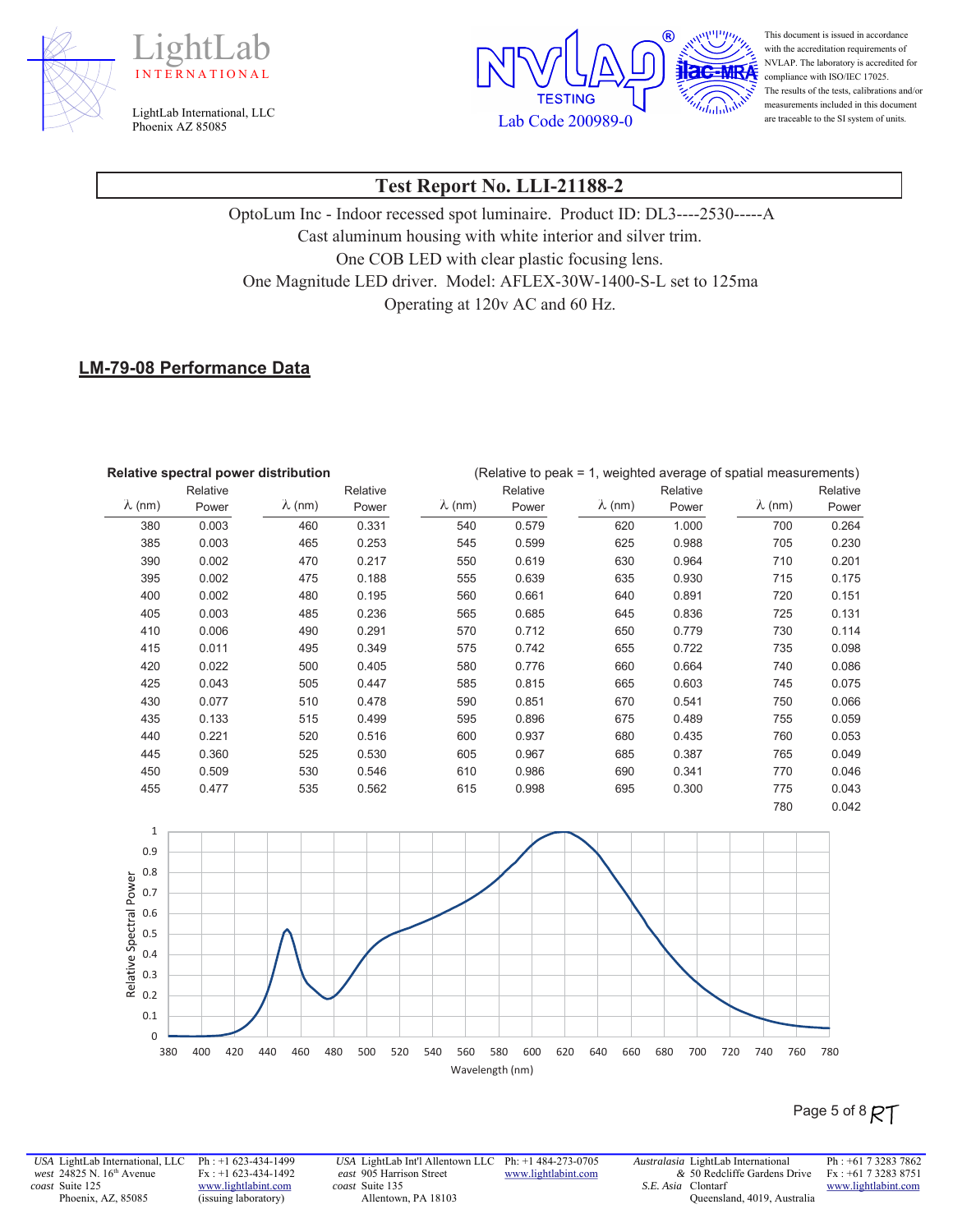





This document is issued in accordance with the accreditation requirements of NVLAP. The laboratory is accredited for compliance with ISO/IEC 17025. The results of the tests, calibrations and/or measurements included in this document are traceable to the SI system of units.

### **Test Report No. LLI-21188-2**

OptoLum Inc - Indoor recessed spot luminaire. Product ID: DL3----2530-----A Cast aluminum housing with white interior and silver trim. One COB LED with clear plastic focusing lens. One Magnitude LED driver. Model: AFLEX-30W-1400-S-L set to 125ma Operating at  $120v$  AC and 60 Hz.

#### **LM-79-08 Performance Data**

| <b>Spatial measurements</b> |                               |                |             | <b>Spatial measurements</b> |                               |
|-----------------------------|-------------------------------|----------------|-------------|-----------------------------|-------------------------------|
| Vert.                       | CIE 1976 (u', v') coordinates |                | Vert.       |                             | CIE 1976 (u', v') coordinates |
| angle (°)                   | Horiz. 0.0° plane             | Horiz. ° plane | angle $(°)$ | Horiz. 0.0° plane           | Horiz. ° plane                |
| 0.0                         | (0.251, 0.522)                | (0.251, 0.522) | 18.0        | (0.249, 0.521)              | (0.250, 0.522)                |
| 2.0                         | (0.251, 0.522)                | (0.251, 0.522) | 20.0        | (0.249, 0.521)              | (0.250, 0.522)                |
| 4.0                         | (0.251, 0.522)                | (0.251, 0.522) | 22.0        | (0.249, 0.521)              | (0.250, 0.522)                |
| 6.0                         | (0.251, 0.522)                | (0.251, 0.522) | 24.0        | (0.249, 0.521)              | (0.250, 0.522)                |
| 8.0                         | (0.251, 0.522)                | (0.251, 0.522) | 26.0        | $\le$ = 10% peak            | (0.250, 0.523)                |
| 10.0                        | (0.251, 0.522)                | (0.251, 0.522) | 28.0        | $\le$ = 10% peak            | $\leq$ 10% peak               |
| 12.0                        | (0.251, 0.521)                | (0.251, 0.522) | 30.0        | $\le$ = 10% peak            | $\leq$ 10% peak               |
| 14.0                        | (0.250, 0.521)                | (0.251, 0.522) |             |                             |                               |
| 16.0                        | 0.250, 0.521                  | (0.251, 0.522) |             |                             |                               |
| 18.0                        | 0.249, 0.521                  | 0.250, 0.522   |             |                             |                               |

#### **Test procedure**

All measurements were performed in an environmentally controlled laboratory employing suitable baffling to minimize stray light. The sample was mounted in its normal operating orientation on a rotating mirror goniophotometer and operated from a stabilized supply. The photometric output was monitored and measurements were performed once stability was achieved.

The goniophotometer was used to measure the spatial distribution of both luminous intensity and, in conjunction with a spectroradiometer, spectral irradiance. The distribution locus comprises points in two or more planes (as indicated in the table above) at no more than 10º vertical intervals. The CIE (x,y) coordinates and other derived metrics (CIE (u', v'), CCT and CRI) are calculated from the weighted sum (weighted for intensity and represented solid angle) of the measured spectral irradiances.

| <b>Equipment and uncertainties</b>                                              |           |                                                                                                                                                                                                                                                             |            |
|---------------------------------------------------------------------------------|-----------|-------------------------------------------------------------------------------------------------------------------------------------------------------------------------------------------------------------------------------------------------------------|------------|
|                                                                                 |           | LightLab International R80A C-gamma rotating mirror goniophotometer with a test distance of 8 m.                                                                                                                                                            |            |
| Luminous Intensity                                                              | ±4%       | Temperature                                                                                                                                                                                                                                                 | ± 1 °C     |
| Luminous Flux                                                                   | ±4%       | Luminous Efficacy                                                                                                                                                                                                                                           | ± 4.5%     |
| Horiz., Vert. Angles                                                            | ± 0.25°   |                                                                                                                                                                                                                                                             |            |
|                                                                                 |           | PhotoResearch PR-670 spectroradiometer (grating with 380 - 780 nm range, 2 nm / pixel, 5 nm bandwidth, incandescent/halogen<br>calibration source). Measured at a distance from the sample deemed >5 times the maximum observed luminous opening dimension. |            |
| $CIE$ (x, y) coordinates                                                        | ± 0.003   | <b>CCT</b>                                                                                                                                                                                                                                                  | ± 100 K    |
| CIE (u', v') coordinates                                                        | ± 0.002   | CRI (Ra)                                                                                                                                                                                                                                                    | ± 2        |
| Spatial $\Delta$ (u', v') uniformity                                            | ± 0.001   | Scotopic / Photopic Ratio *                                                                                                                                                                                                                                 | ± 0.02     |
| Rel. Spectral Irradiance *                                                      | ± 2%      | $R9*$                                                                                                                                                                                                                                                       | ± 2        |
| Duy *                                                                           | $± 5E-04$ |                                                                                                                                                                                                                                                             |            |
| Yokogawa WT210 power meter connected in circuit to the sample electrical supply |           |                                                                                                                                                                                                                                                             |            |
| Voltage                                                                         | ± 0.5 %   | Frequency *                                                                                                                                                                                                                                                 | ± 0.1 Hz   |
| Current                                                                         | ± 0.5 %   | Power                                                                                                                                                                                                                                                       | $± 0.5 \%$ |
| <b>Current THD</b>                                                              | ± 3%      | Power Factor                                                                                                                                                                                                                                                | ± 0.02     |

Sample Orientation **6DPS** 6DPS of the Unit of Stabilization & total operation time 6.5 / 1.5 hours

This report contains data that are not covered by the NVLAP accreditation. Quantities marked with \* are not covered. Calculator / report version 1.0.10 / 5.9 (14th Dec 2017)

Ph : +1 623-434-1499 Fx : +1 623-434-1492 www.lightlabint.com (issuing laboratory)

*USA* LightLab Int'l Allentown LLC Ph: +1 484-273-0705 *east* 905 Harrison Street *coast* Suite 135 Allentown, PA 18103 www.lightlabint.com *Australasia* LightLab International *&* 50 Redcliffe Gardens Drive *S.E. Asia*  Clontarf Queensland, 4019, Australia

Ph : +61 7 3283 7862 Fx : +61 7 3283 8751 www.lightlabint.com

Page 6 of 8 RT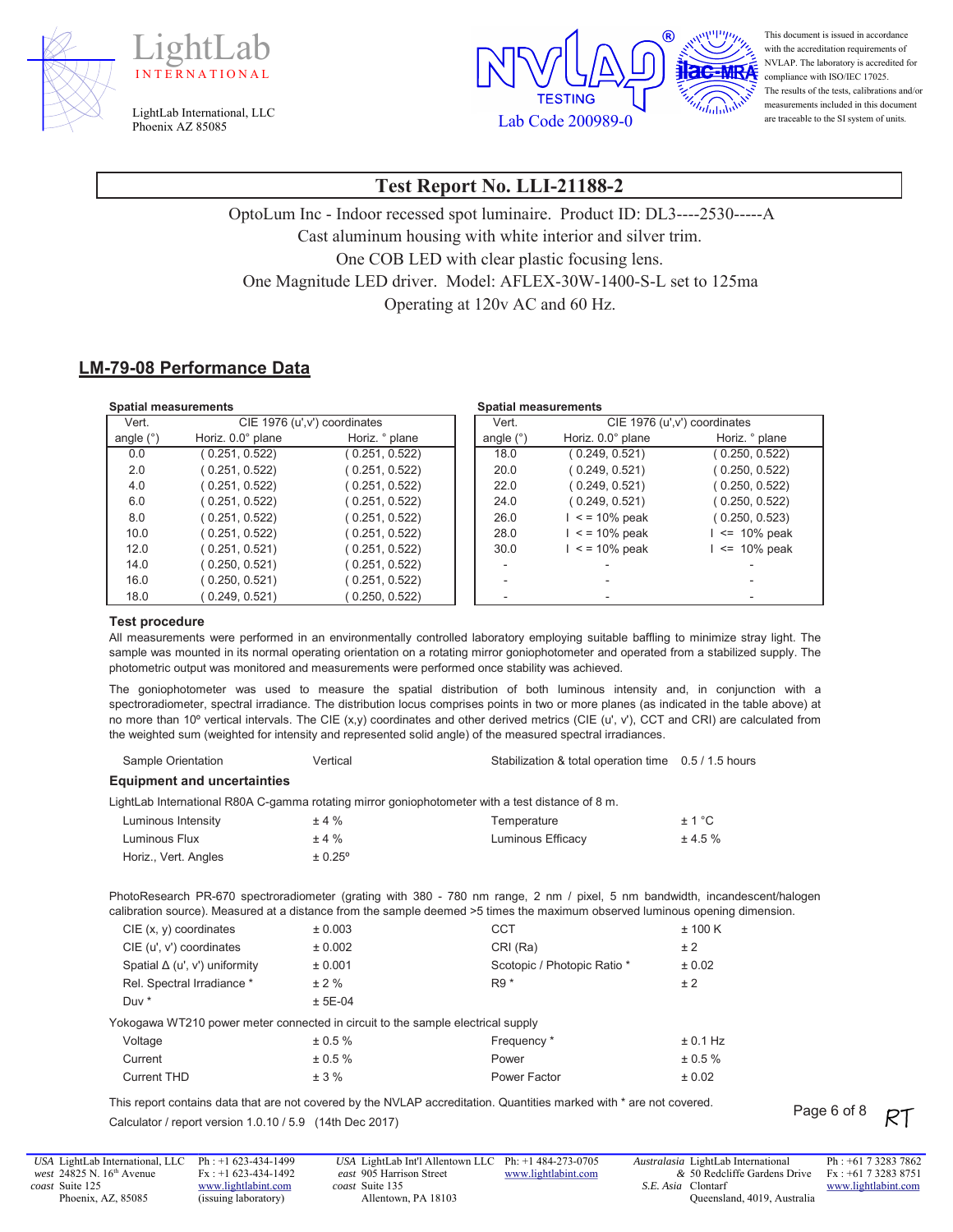





This document is issued in accordance with the accreditation requirements of NVLAP. The laboratory is accredited for compliance with ISO/IEC 17025. The results of the tests, calibrations and/or measurements included in this document are traceable to the SI system of units.

### **Test Report No. LLI-21188-2**

OptoLum Inc - Indoor recessed spot luminaire. Product ID: DL3----2530-----A

Cast aluminum housing with white interior and silver trim.

One COB LED with clear plastic focusing lens.

One Magnitude LED driver. Model: AFLEX-30W-1400-S-L set to 125ma

Operating at 120v AC and 60 Hz.



Page 7 of 8 RT

*USA* LightLab International, LLC *west* 24825 N. 16<sup>th</sup> Avenue *coast* Suite 125 Phoenix, AZ, 85085

Ph : +1 623-434-1499 Fx : +1 623-434-1492 www.lightlabint.com (issuing laboratory)

*USA* LightLab Int'l Allentown LLC *east* 905 Harrison Street *coast* Suite 135 Allentown, PA 18103

Ph: +1 484-273-0705 www.lightlabint.com

*Australasia* LightLab International *&* 50 Redcliffe Gardens Drive *S.E. Asia*  Clontarf Queensland, 4019, Australia